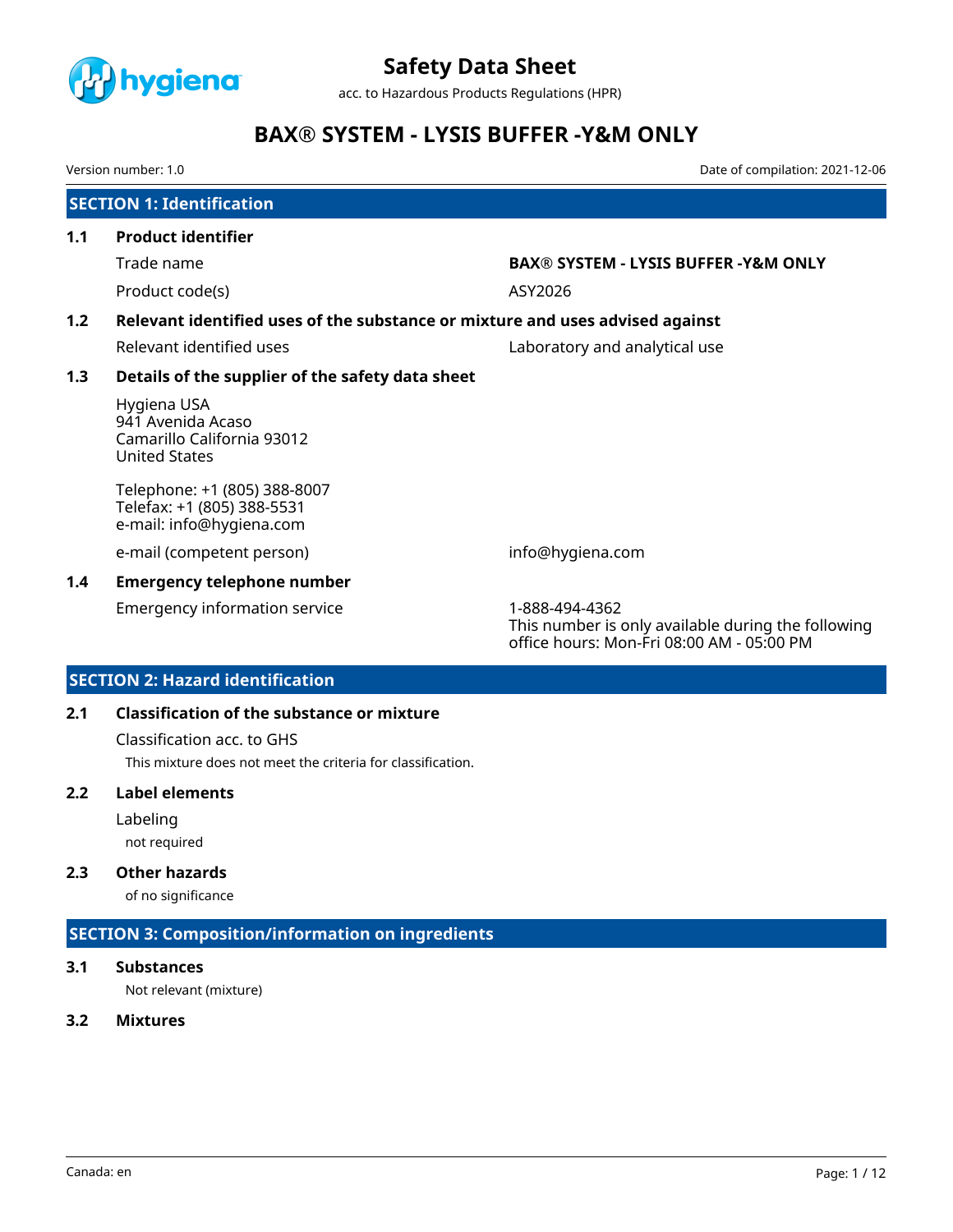

acc. to Hazardous Products Regulations (HPR)

# **BAX® SYSTEM - LYSIS BUFFER -Y&M ONLY**

Version number: 1.0 Date of compilation: 2021-12-06

#### Description of the mixture

| <b>Name of substance</b>          | <b>Identifier</b>       | Wt%        | <b>Classification acc. to GHS</b> | <b>Pictograms</b> |
|-----------------------------------|-------------------------|------------|-----------------------------------|-------------------|
| Pyrogen Free Water                | CAS No<br>7732-18-5     | $10 - 25$  |                                   |                   |
| <b>Tris</b>                       | CAS No<br>$77 - 86 - 1$ | < 0.1      |                                   |                   |
| <b>Tris HCI</b>                   | CAS No<br>1185-53-1     | < 0.1      |                                   |                   |
| Potassium Chloride                | CAS No<br>7447-40-7     | < 0.1      |                                   |                   |
| Reduced Triton X-100              | CAS No<br>92046-34-9    | ${}_{0.1}$ |                                   |                   |
| Magnesium Chloride<br>Hexahydrate | CAS No<br>7791-18-6     | < 0.1      |                                   |                   |

For full text of abbreviations: see SECTION 16.

## **SECTION 4: First-aid measures**

#### **4.1 Description of first-aid measures**

#### General notes

Do not leave affected person unattended. Remove victim out of the danger area. Keep affected person warm, still and covered. Take off immediately all contaminated clothing. In all cases of doubt, or when symptoms persist, seek medical advice. In case of unconsciousness place person in the recovery position. Never give anything by mouth.

#### Following inhalation

If breathing is irregular or stopped, immediately seek medical assistance and start first aid actions. Provide fresh air.

#### Following skin contact

Wash with plenty of soap and water.

#### Following eye contact

Remove contact lenses, if present and easy to do. Continue rinsing. Irrigate copiously with clean, fresh water for at least 10 minutes, holding the eyelids apart.

#### Following ingestion

Rinse mouth with water (only if the person is conscious). Do NOT induce vomiting.

#### **4.2 Most important symptoms and effects, both acute and delayed**

Symptoms and effects are not known to date.

### **4.3 Indication of any immediate medical attention and special treatment needed**

none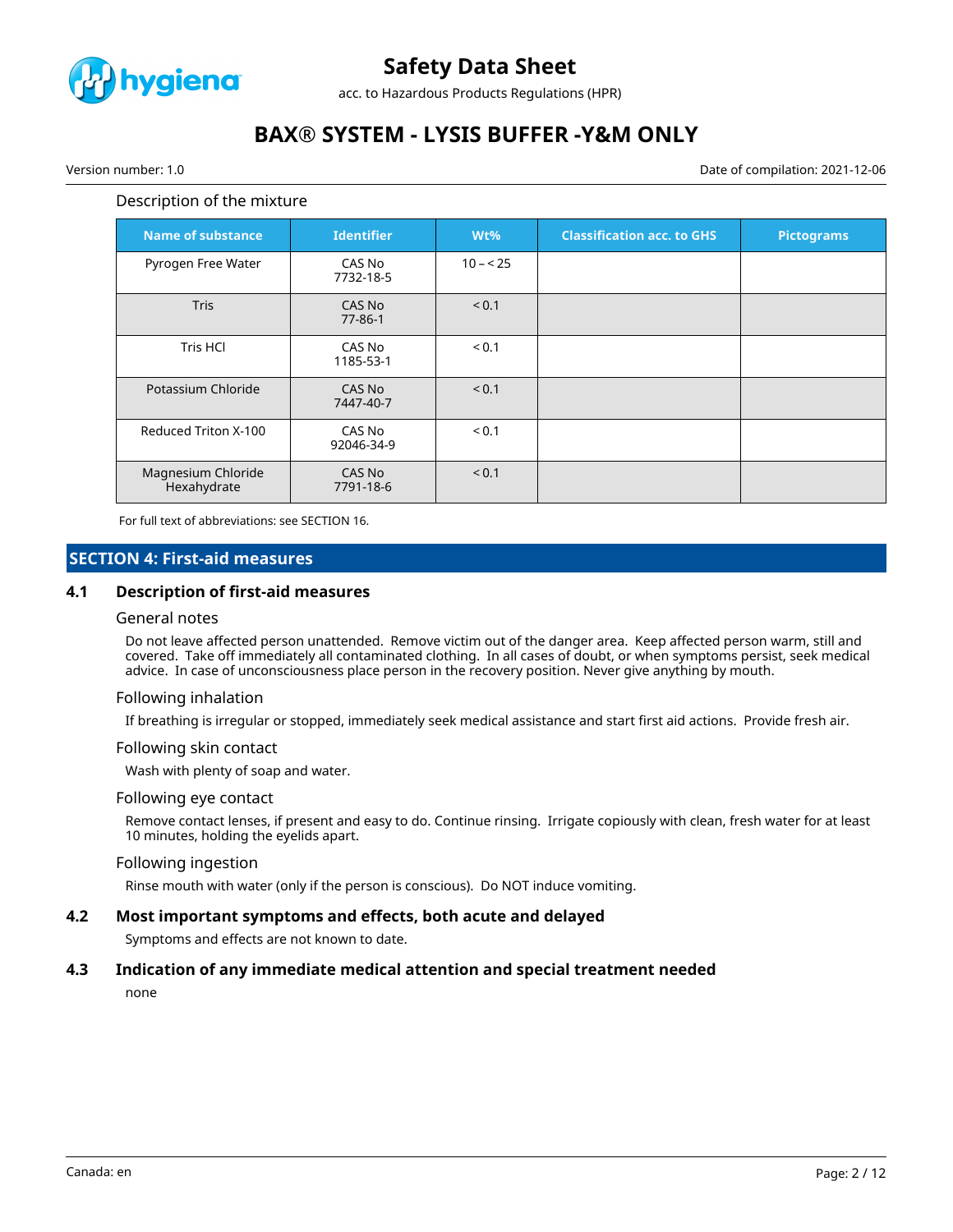

acc. to Hazardous Products Regulations (HPR)

# **BAX® SYSTEM - LYSIS BUFFER -Y&M ONLY**

Version number: 1.0 Date of compilation: 2021-12-06

# **SECTION 5: Fire-fighting measures**

### **5.1 Extinguishing media**

Suitable extinguishing media

Water spray, BC-powder, Carbon dioxide (CO2)

Unsuitable extinguishing media

Water jet

#### **5.2 Special hazards arising from the substance or mixture**

#### **5.3 Advice for firefighters**

In case of fire and/or explosion do not breathe fumes. Coordinate firefighting measures to the fire surroundings. Do not allow firefighting water to enter drains or water courses. Collect contaminated firefighting water separately. Fight fire with normal precautions from a reasonable distance.

# **SECTION 6: Accidental release measures**

#### **6.1 Personal precautions, protective equipment and emergency procedures**

For non-emergency personnel

Remove persons to safety.

#### For emergency responders

Wear breathing apparatus if exposed to vapors/dust/aerosols/gases.

## **6.2 Environmental precautions**

Keep away from drains, surface and ground water. Retain contaminated washing water and dispose of it.

### **6.3 Methods and material for containment and cleaning up**

Advice on how to contain a spill

Covering of drains

#### Advice on how to clean up a spill

Wipe up with absorbent material (e.g. cloth, fleece). Collect spillage: sawdust, kieselgur (diatomite), sand, universal binder

#### Appropriate containment techniques

Use of adsorbent materials.

Other information relating to spills and releases

Place in appropriate containers for disposal. Ventilate affected area.

#### **6.4 Reference to other sections**

Personal protective equipment: see section 8. Incompatible materials: see section 10. Disposal considerations: see section 13.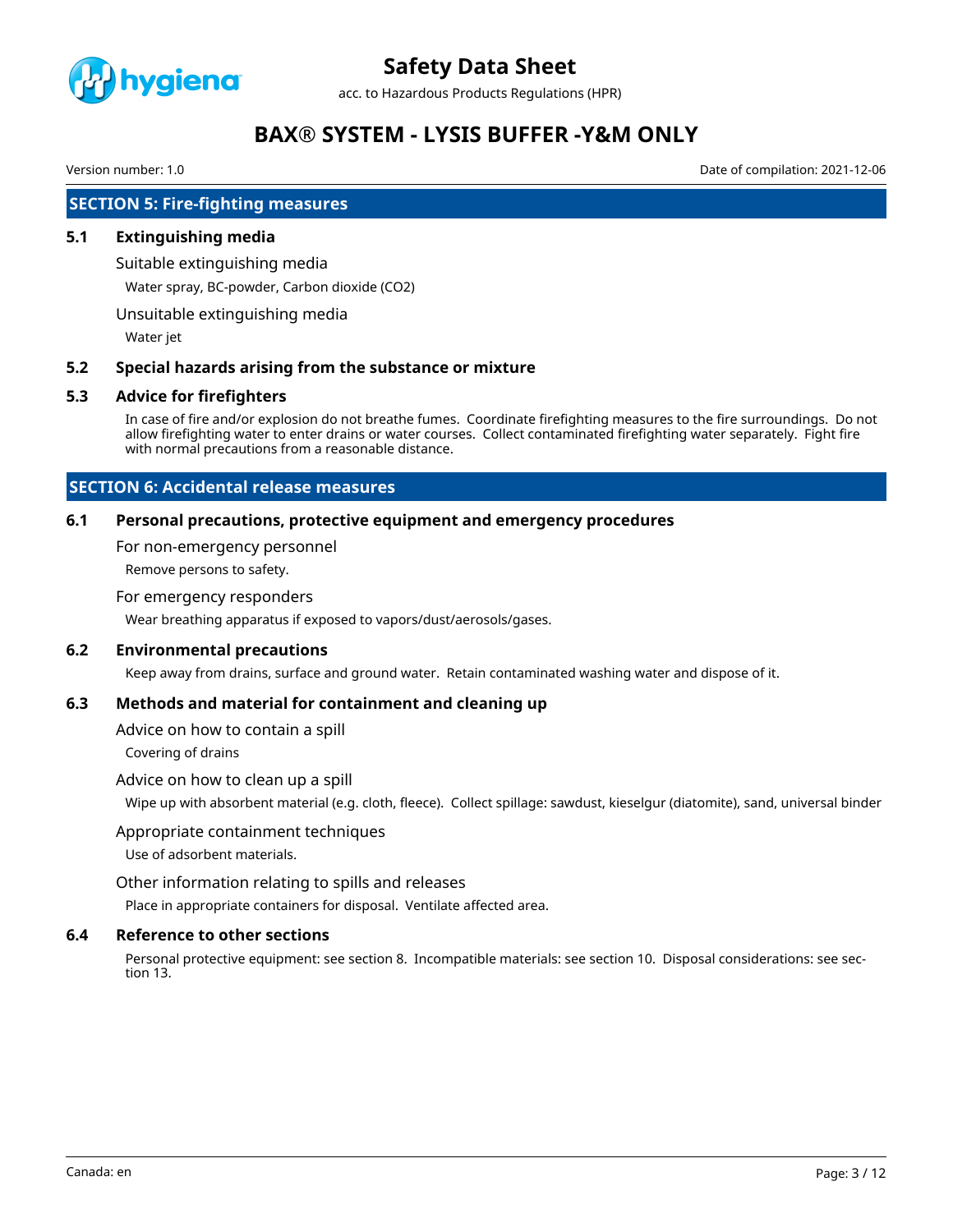

acc. to Hazardous Products Regulations (HPR)

# **BAX® SYSTEM - LYSIS BUFFER -Y&M ONLY**

Version number: 1.0 Date of compilation: 2021-12-06

# **SECTION 7: Handling and storage**

## **7.1 Precautions for safe handling**

#### Recommendations

- Measures to prevent fire as well as aerosol and dust generation

Use local and general ventilation. Use only in well-ventilated areas.

#### Advice on general occupational hygiene

Wash hands after use. Do not eat, drink and smoke in work areas. Remove contaminated clothing and protective equipment before entering eating areas. Never keep food or drink in the vicinity of chemicals. Never place chemicals in containers that are normally used for food or drink. Keep away from food, drink and animal feedingstuffs.

## **7.2 Conditions for safe storage, including any incompatibilities**

#### Control of the effects

Protect against external exposure, such as

frost

## **7.3 Specific end use(s)**

See section 16 for a general overview.

# **SECTION 8: Exposure controls/personal protection**

### **8.1 Control parameters**

This information is not available.

| Relevant DNELs of components of the mixture |               |                 |                           |                                       |                   |                                 |
|---------------------------------------------|---------------|-----------------|---------------------------|---------------------------------------|-------------------|---------------------------------|
| Name of substance                           | <b>CAS No</b> | <b>Endpoint</b> | <b>Threshold</b><br>level | Protection goal,<br>route of exposure | <b>Used in</b>    | <b>Exposure time</b>            |
| Tris HCl                                    | 1185-53-1     | <b>DNEL</b>     | $152.8 \,\mathrm{mg/m^3}$ | human, inhalatory                     | worker (industry) | chronic - systemic ef-<br>fects |
| Tris HCl                                    | 1185-53-1     | <b>DNEL</b>     | $216.6$ mg/kg<br>bw/day   | human, dermal                         | worker (industry) | chronic - systemic ef-<br>fects |

| Relevant PNECs of components of the mixture |               |                 |                           |                   |                                       |                                                         |
|---------------------------------------------|---------------|-----------------|---------------------------|-------------------|---------------------------------------|---------------------------------------------------------|
| <b>Name of substance</b>                    | <b>CAS No</b> | <b>Endpoint</b> | <b>Threshold</b><br>level | <b>Organism</b>   | <b>Environmental com-</b><br>partment | <b>Exposure time</b>                                    |
| Magnesium Chloride<br>Hexahydrate           | 7791-18-6     | <b>PNEC</b>     | 3.21 $mg/1$               | aquatic organisms | freshwater                            | short-term (single in-<br>stance)                       |
| Magnesium Chloride<br>Hexahydrate           | 7791-18-6     | <b>PNEC</b>     | $0.32 \text{ mg}/1$       | aquatic organisms | marine water                          | short-term (single in-<br>stance)                       |
| Magnesium Chloride<br>Hexahydrate           | 7791-18-6     | <b>PNEC</b>     | $90 \frac{mg}{l}$         | aquatic organisms | sewage treatment<br>plant (STP)       | short-term (single in-<br>stance)                       |
| Magnesium Chloride<br>Hexahydrate           | 7791-18-6     | <b>PNEC</b>     | 288.9 $mg/_{ka}$          | aquatic organisms |                                       | freshwater sediment   short-term (single in-<br>stance) |
| Magnesium Chloride<br>Hexahydrate           | 7791-18-6     | <b>PNEC</b>     | 28.89 $mg/_{kq}$          | aquatic organisms | marine sediment                       | short-term (single in-<br>stance)                       |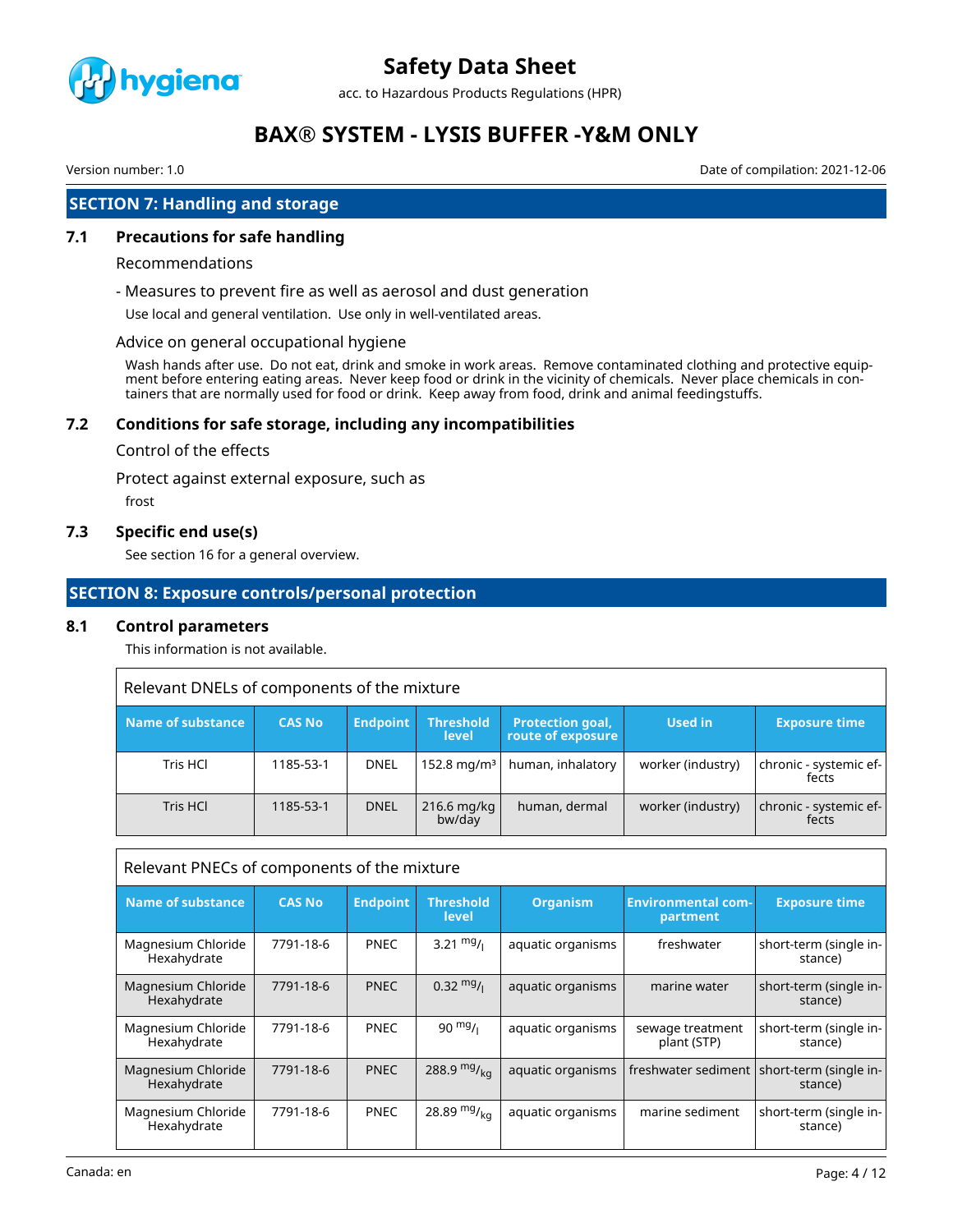

acc. to Hazardous Products Regulations (HPR)

# **BAX® SYSTEM - LYSIS BUFFER -Y&M ONLY**

Version number: 1.0 Date of compilation: 2021-12-06

| Relevant PNECs of components of the mixture |               |                 |                                  |                            |                                       |                                   |
|---------------------------------------------|---------------|-----------------|----------------------------------|----------------------------|---------------------------------------|-----------------------------------|
| Name of substance                           | <b>CAS No</b> | <b>Endpoint</b> | <b>Threshold</b><br><b>level</b> | <b>Organism</b>            | <b>Environmental com-</b><br>partment | <b>Exposure time</b>              |
| Magnesium Chloride<br>Hexahydrate           | 7791-18-6     | <b>PNEC</b>     | 662.8 $mg/kq$                    | terrestrial organ-<br>isms | soil                                  | short-term (single in-<br>stance) |

### **8.2 Exposure controls**

#### Appropriate engineering controls

General ventilation.

Individual protection measures (personal protective equipment)

#### Eye/face protection

Wear eye/face protection.

Skin protection

#### - Hand protection

Wear suitable gloves. Chemical protection gloves are suitable, which are tested according to EN 374. Check leak-tightness/impermeability prior to use. In the case of wanting to use the gloves again, clean them before taking off and air them well. For special purposes, it is recommended to check the resistance to chemicals of the protective gloves mentioned above together with the supplier of these gloves.

- Other protection measures

Take recovery periods for skin regeneration. Preventive skin protection (barrier creams/ointments) is recommended. Wash hands thoroughly after handling.

#### Respiratory protection

In case of inadequate ventilation wear respiratory protection.

#### Environmental exposure controls

Use appropriate container to avoid environmental contamination. Keep away from drains, surface and ground water.

### **SECTION 9: Physical and chemical properties**

#### **9.1 Information on basic physical and chemical properties**

#### **Appearance**

| Physical state | liquid                |
|----------------|-----------------------|
| Color          | not determined        |
| Particle       | not relevant (liquid) |
| Odor           | characteristic        |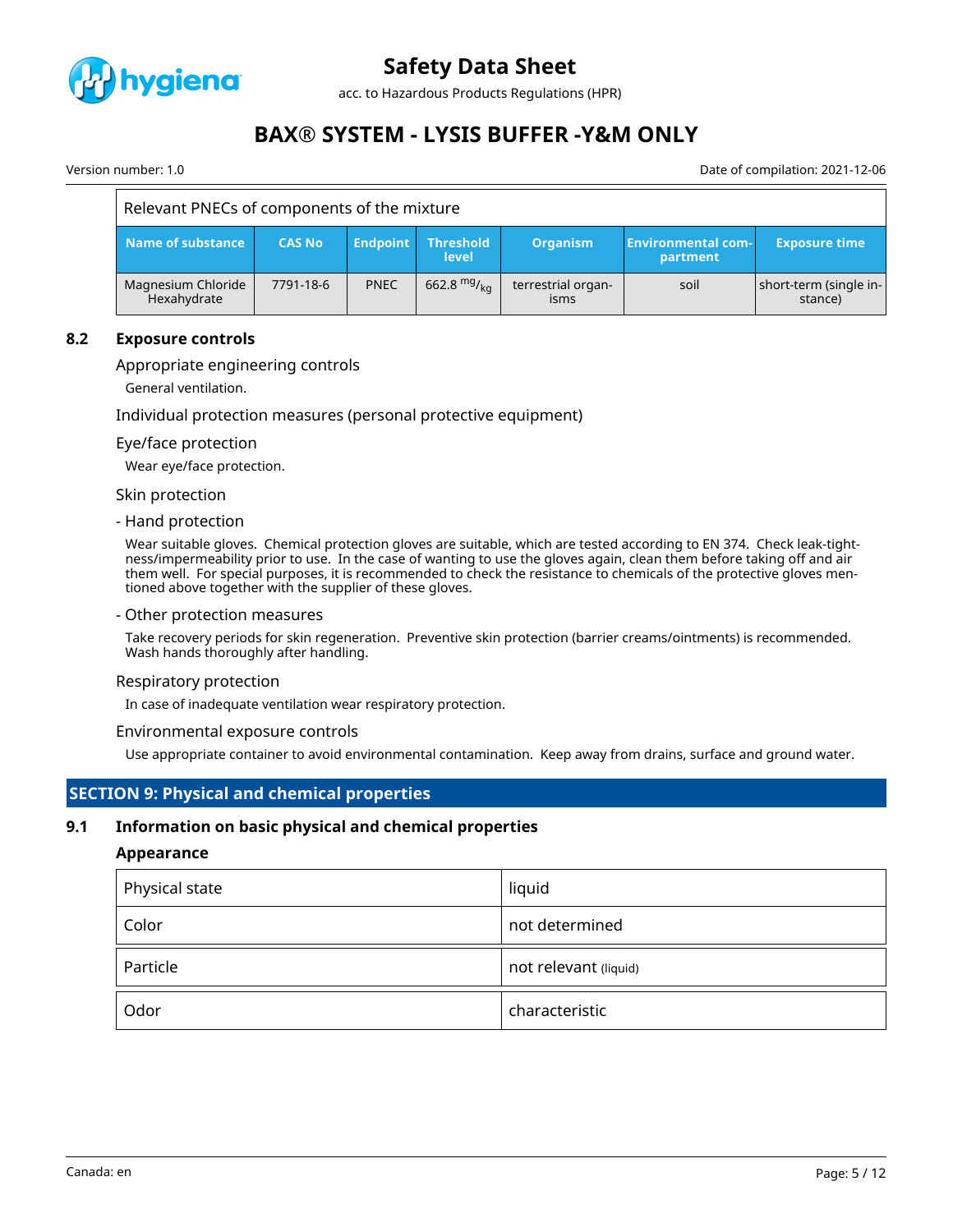

acc. to Hazardous Products Regulations (HPR)

# **BAX® SYSTEM - LYSIS BUFFER -Y&M ONLY**

Version number: 1.0 Date of compilation: 2021-12-06

| <b>Other safety parameters</b>          |                                                    |
|-----------------------------------------|----------------------------------------------------|
| pH (value)                              | not determined                                     |
| Melting point/freezing point            | not determined                                     |
| Initial boiling point and boiling range | not determined                                     |
| Flash point                             | not determined                                     |
| Evaporation rate                        | Not determined                                     |
| Flammability (solid, gas)               | not relevant, (fluid)                              |
| Vapor pressure                          | not determined                                     |
| Density                                 | not determined                                     |
| Vapor density                           | this information is not available                  |
| Relative density                        | Information on this property is not available      |
| Solubility(ies)                         | not determined                                     |
| <b>Partition coefficient</b>            |                                                    |
| - n-octanol/water (log KOW)             | this information is not available                  |
| Auto-ignition temperature               | not determined                                     |
| Viscosity                               | not determined                                     |
| <b>Explosive properties</b>             | not explosive (GHS of the United Nations, annex 4) |
| Oxidizing properties                    | none                                               |
| <b>Other information</b>                |                                                    |
| Solvent content                         | 0.8341%                                            |

| Solvent content            | 0.8341 %     |
|----------------------------|--------------|
| <sup>l</sup> Solid content | $0.4152\ \%$ |

**9.2 Other information**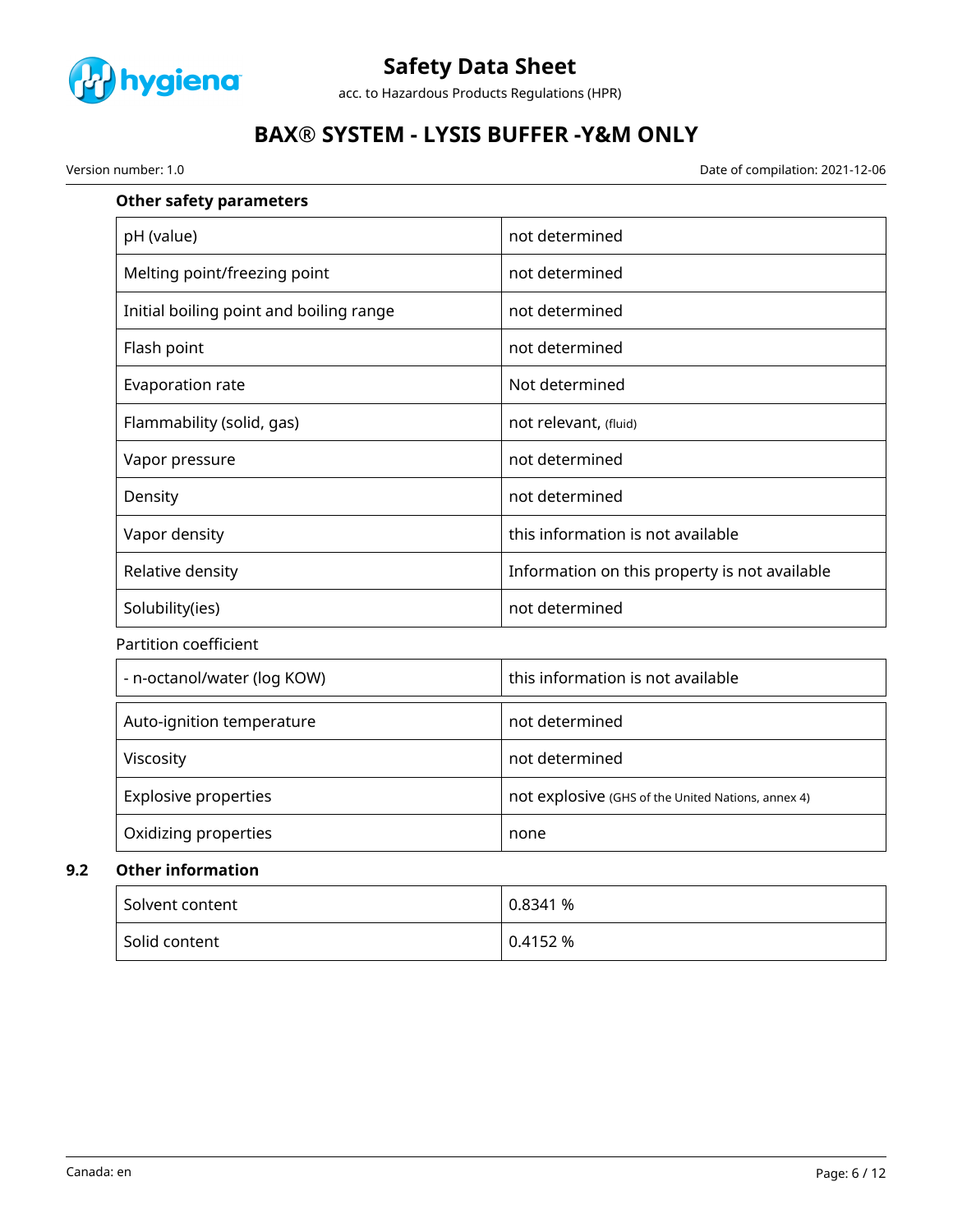

acc. to Hazardous Products Regulations (HPR)

# **BAX® SYSTEM - LYSIS BUFFER -Y&M ONLY**

Version number: 1.0 Date of compilation: 2021-12-06

# **SECTION 10: Stability and reactivity**

### **10.1 Reactivity**

Concerning incompatibility: see below "Conditions to avoid" and "Incompatible materials".

### **10.2 Chemical stability**

The material is stable under normal ambient and anticipated storage and handling conditions of temperature and pressure.

## **10.3 Possibility of hazardous reactions**

No known hazardous reactions.

#### **10.4 Conditions to avoid**

There are no specific conditions known which have to be avoided.

## **10.5 Incompatible materials**

There is no additional information.

#### **10.6 Hazardous decomposition products**

Reasonably anticipated hazardous decomposition products produced as a result of use, storage, spill and heating are not known. Hazardous combustion products: see section 5.

# **SECTION 11: Toxicological information**

#### **11.1 Information on toxicological effects**

Test data are not available for the complete mixture.

#### Classification procedure

The method for classification of the mixture is based on ingredients of the mixture (additivity formula).

# **Classification acc. to GHS**

This mixture does not meet the criteria for classification.

#### Acute toxicity

Shall not be classified as acutely toxic.

#### Skin corrosion/irritation

Shall not be classified as corrosive/irritant to skin.

#### Serious eye damage/eye irritation

Shall not be classified as seriously damaging to the eye or eye irritant.

#### Respiratory or skin sensitization

Shall not be classified as a respiratory or skin sensitizer.

## Germ cell mutagenicity

Shall not be classified as germ cell mutagenic.

#### Carcinogenicity

Shall not be classified as carcinogenic.

#### Reproductive toxicity

Shall not be classified as a reproductive toxicant.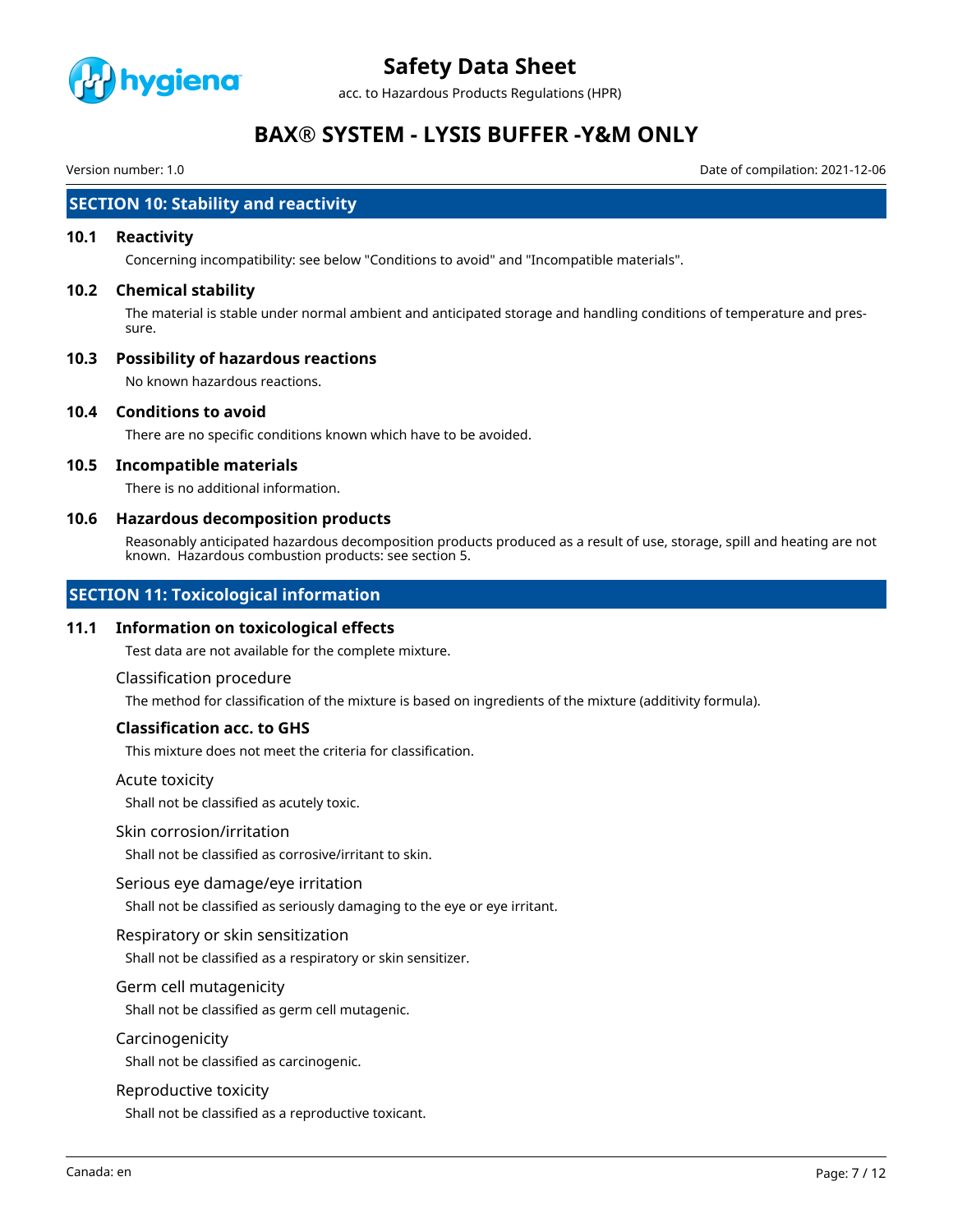

acc. to Hazardous Products Regulations (HPR)

# **BAX® SYSTEM - LYSIS BUFFER -Y&M ONLY**

Version number: 1.0 Date of compilation: 2021-12-06

#### Specific target organ toxicity - single exposure

Shall not be classified as a specific target organ toxicant (single exposure).

#### Specific target organ toxicity - repeated exposure

Shall not be classified as a specific target organ toxicant (repeated exposure).

#### Aspiration hazard

Shall not be classified as presenting an aspiration hazard.

# **SECTION 12: Ecological information**

#### **12.1 Toxicity**

**12.2 Persistence and degradability**

Data are not available.

**12.3 Bioaccumulative potential**

Data are not available.

**12.4 Mobility in soil**

Data are not available.

## **12.5 Results of PBT and vPvB assessment** Data are not available.

- **12.6 Endocrine disrupting properties** None of the ingredients are listed.
- **12.7 Other adverse effects**

Data are not available.

# **SECTION 13: Disposal considerations**

#### **13.1 Waste treatment methods**

Sewage disposal-relevant information

Do not empty into drains. Avoid release to the environment. Refer to special instructions/safety data sheets.

#### Waste treatment of containers/packages

Completely emptied packages can be recycled. Handle contaminated packages in the same way as the substance itself.

#### **Remarks**

Please consider the relevant national or regional provisions. Waste shall be separated into the categories that can be handled separately by the local or national waste management facilities.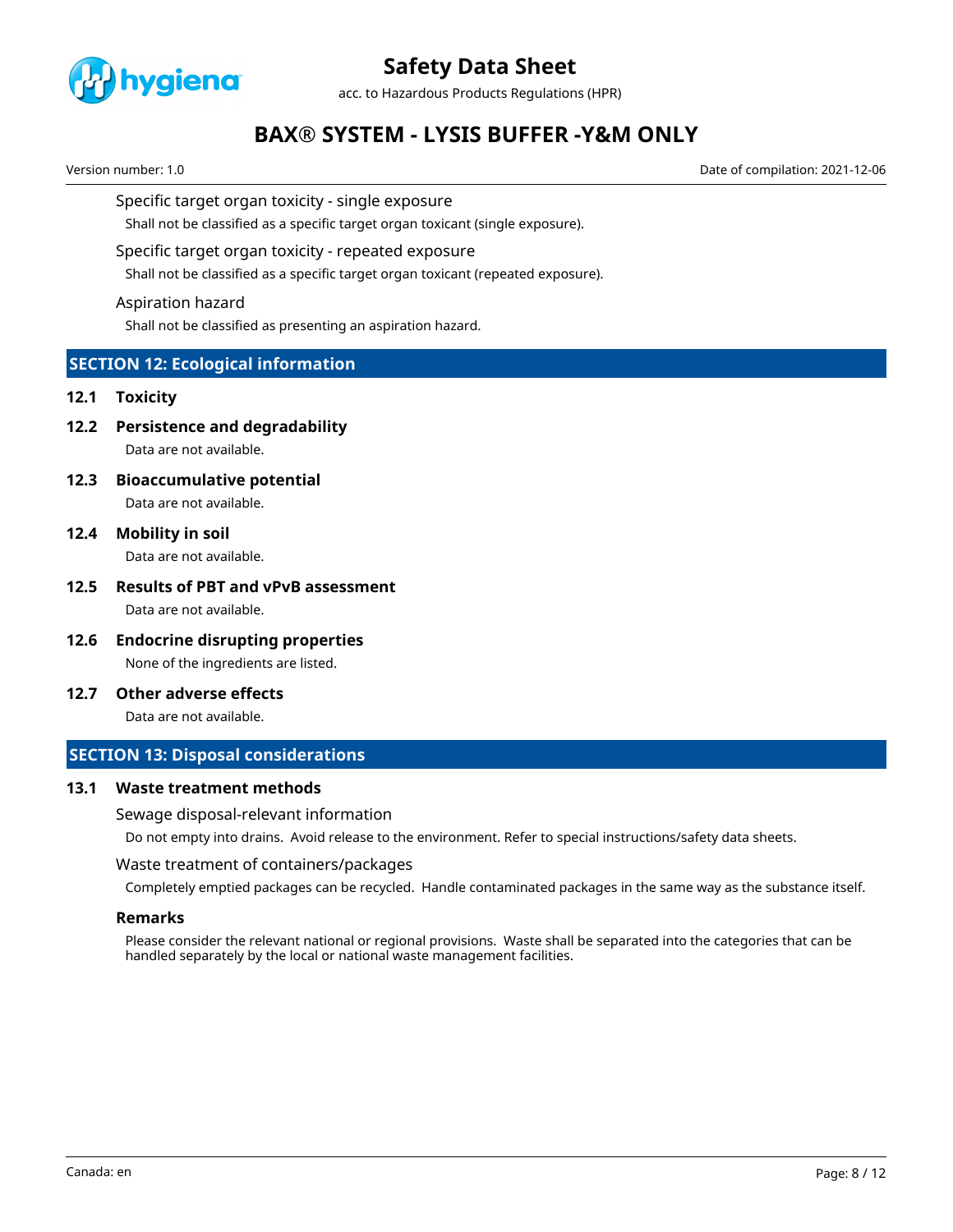

acc. to Hazardous Products Regulations (HPR)

# **BAX® SYSTEM - LYSIS BUFFER -Y&M ONLY**

Version number: 1.0 Date of compilation: 2021-12-06

**SECTION 14: Transport information**

- 
- **14.2 UN proper shipping name** not relevant
- **14.3 Transport hazard class(es)** not assigned
- **14.4 Packing group not assigned**
- 

**14.1 UN number 14.1 UN** number

**14.5 Environmental hazards** non-environmentally hazardous acc. to the dangerous goods regulations

**14.6 Special precautions for user** There is no additional information.

# **14.7 Transport in bulk according to Annex II of MARPOL and the IBC Code**

The cargo is not intended to be carried in bulk.

# **Information for each of the UN Model Regulations**

# **Transport information - National regulations - Additional information (UN RTDG)** Not subject to transport regulations: UN RTDG

**International Maritime Dangerous Goods Code (IMDG) - Additional information** Not subject to IMDG.

# **International Civil Aviation Organization (ICAO-IATA/DGR) - Additional information** Not subject to ICAO-IATA.

# **SECTION 15: Regulatory information**

# **15.1 Safety, health and environmental regulations specific for the product in question**

# **National regulations (United States)**

# **Superfund Amendment and Reauthorization Act (SARA TITLE III )**

- The List of Extremely Hazardous Substances and Their Threshold Planning Quantities (EPCRA Section 302, 304)

none of the ingredients are listed

- Specific Toxic Chemical Listings (EPCRA Section 313) none of the ingredients are listed

# **Comprehensive Environmental Response, Compensation, and Liability Act (CERCLA)**

- List of Hazardous Substances and Reportable Quantities (CERCLA section 102a) (40 CFR 302.4) none of the ingredients are listed

### **Clean Air Act**

none of the ingredients are listed

### **Right to Know Hazardous Substance List**

- Hazardous Substance List (NJ-RTK) none of the ingredients are listed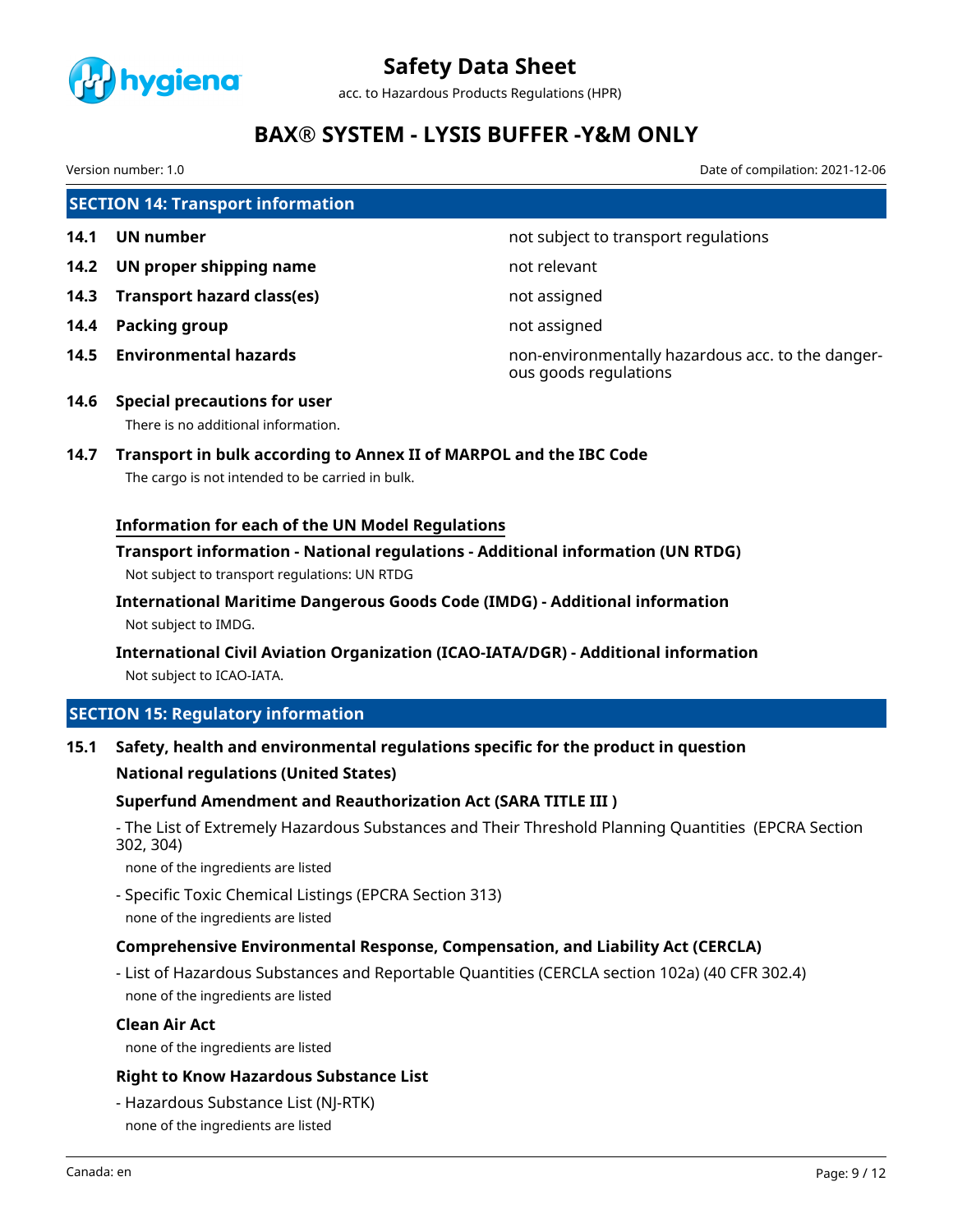

acc. to Hazardous Products Regulations (HPR)

# **BAX® SYSTEM - LYSIS BUFFER -Y&M ONLY**

Version number: 1.0 Date of compilation: 2021-12-06

#### **California Environmental Protection Agency (Cal/EPA): Proposition 65 - Safe Drinking Water and Toxic Enforcement Act of 1987**

none of the ingredients are listed

## **Industry or sector specific available guidance(s)**

### **NPCA-HMIS® III**

Hazardous Materials Identification System. American Coatings Association.

| <b>Category</b>     | Rating | <b>Description</b>                                                                                                                                              |
|---------------------|--------|-----------------------------------------------------------------------------------------------------------------------------------------------------------------|
| Chronic             |        | none                                                                                                                                                            |
| <b>Health</b>       |        | no significant risk to health                                                                                                                                   |
| Flammability        |        | material that will not burn under typical fire conditions                                                                                                       |
| Physical hazard     |        | material that is normally stable, even under fire conditions, and will not react with water,  <br>polymerize, decompose, condense, or self-react. Non-explosive |
| Personal protection |        |                                                                                                                                                                 |

### **NFPA® 704**

National Fire Protection Association: Standard System for the Identification of the Hazards of Materials for Emergency Response (United States).

| <b>Category</b> | Degree of<br>hazard | <b>Description</b>                                                                                                 |
|-----------------|---------------------|--------------------------------------------------------------------------------------------------------------------|
| Flammability    |                     | material that will not burn under typical fire conditions                                                          |
| Health          | 0                   | material that, under emergency conditions, would offer no hazard beyond that of ordin-<br>ary combustible material |
| Instability     |                     | material that is normally stable, even under fire conditions                                                       |
| Special hazard  |                     |                                                                                                                    |

### **National inventories**

| <b>Country</b> | <b>Inventory</b> | <b>Status</b>                  |
|----------------|------------------|--------------------------------|
| AU             | <b>AICS</b>      | all ingredients are listed     |
| CA             | <b>DSL</b>       | not all ingredients are listed |
| <b>CN</b>      | <b>IECSC</b>     | all ingredients are listed     |
| EU             | <b>ECSI</b>      | not all ingredients are listed |
| EU             | REACH Req.       | not all ingredients are listed |
| JP             | <b>CSCL-ENCS</b> | not all ingredients are listed |
| <b>KR</b>      | KECI             | all ingredients are listed     |
| <b>MX</b>      | <b>INSO</b>      | not all ingredients are listed |
| <b>NZ</b>      | <b>NZIOC</b>     | all ingredients are listed     |
| <b>PH</b>      | <b>PICCS</b>     | all ingredients are listed     |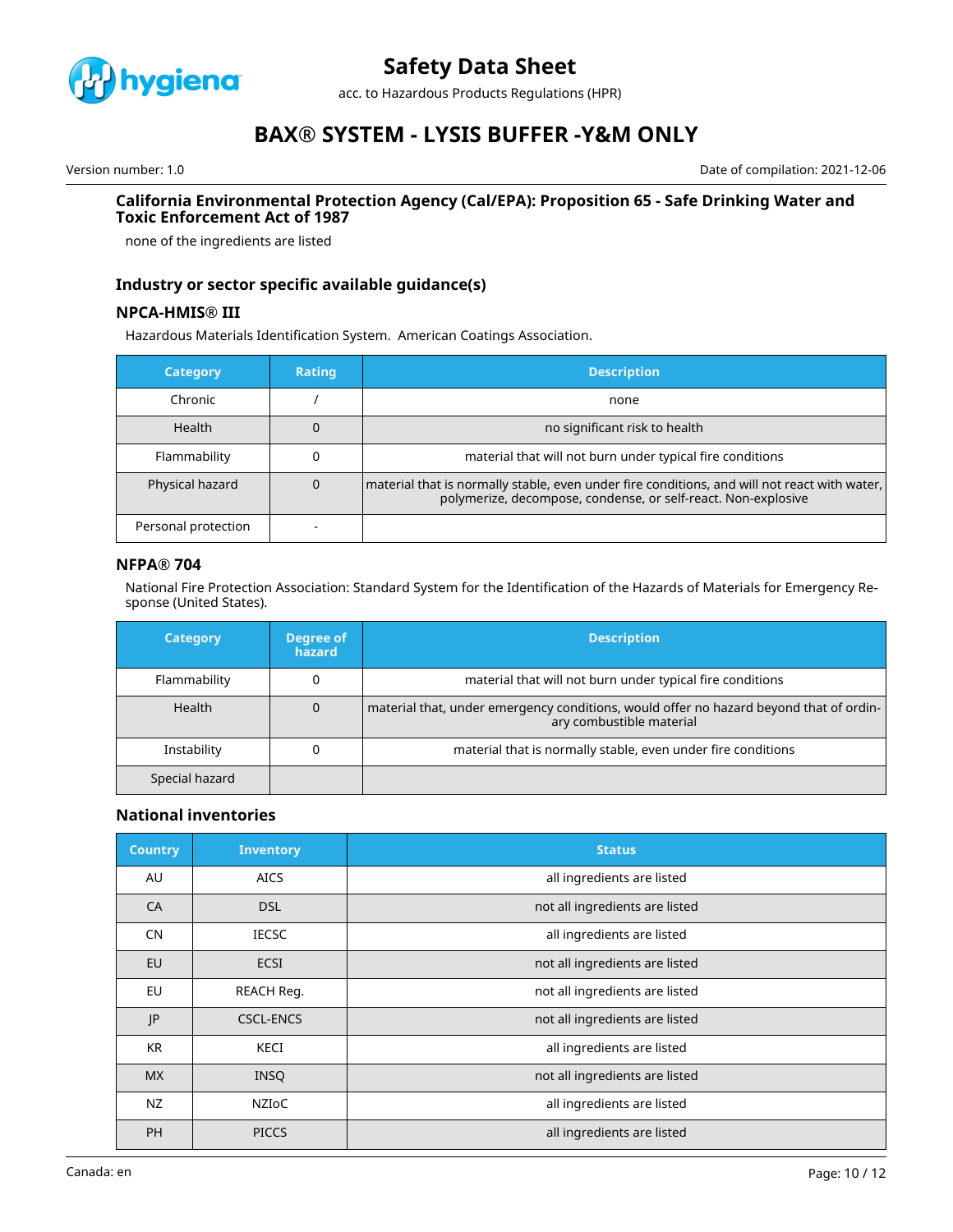

acc. to Hazardous Products Regulations (HPR)

# **BAX® SYSTEM - LYSIS BUFFER -Y&M ONLY**

Version number: 1.0 Date of compilation: 2021-12-06

| <b>Country</b>                                                                                                                                                               | <b>Status</b><br><b>Inventory</b>                                                                                                                                                                                                                                                                                                                                                                                                                                                                                                                                                                                           |                                |  |  |  |
|------------------------------------------------------------------------------------------------------------------------------------------------------------------------------|-----------------------------------------------------------------------------------------------------------------------------------------------------------------------------------------------------------------------------------------------------------------------------------------------------------------------------------------------------------------------------------------------------------------------------------------------------------------------------------------------------------------------------------------------------------------------------------------------------------------------------|--------------------------------|--|--|--|
| TR                                                                                                                                                                           | <b>CICR</b>                                                                                                                                                                                                                                                                                                                                                                                                                                                                                                                                                                                                                 | not all ingredients are listed |  |  |  |
| <b>TW</b>                                                                                                                                                                    | <b>TCSI</b>                                                                                                                                                                                                                                                                                                                                                                                                                                                                                                                                                                                                                 | all ingredients are listed     |  |  |  |
| US.                                                                                                                                                                          | <b>TSCA</b>                                                                                                                                                                                                                                                                                                                                                                                                                                                                                                                                                                                                                 | not all ingredients are listed |  |  |  |
| Legend<br><b>AICS</b><br><b>CICR</b><br>CSCL-ENCS<br><b>DSL</b><br>ECSI<br><b>IECSC</b><br><b>INSO</b><br>KECI<br>NZIoC<br><b>PICCS</b><br>REACH Reg.<br>TCSI<br><b>TSCA</b> | Australian Inventory of Chemical Substances<br>Chemical Inventory and Control Regulation<br>List of Existing and New Chemical Substances (CSCL-ENCS)<br>Domestic Substances List (DSL)<br>EC Substance Inventory (EINECS, ELINCS, NLP)<br>Inventory of Existing Chemical Substances Produced or Imported in China<br>National Inventory of Chemical Substances<br>Korea Existing Chemicals Inventory<br>New Zealand Inventory of Chemicals<br>Philippine Inventory of Chemicals and Chemical Substances (PICCS)<br>REACH registered substances<br>Taiwan Chemical Substance Inventory<br><b>Toxic Substance Control Act</b> |                                |  |  |  |

# **15.2 Chemical Safety Assessment**

Chemical safety assessments for substances in this mixture were not carried out.

# **SECTION 16: Other information**

## **Abbreviations and acronyms**

| Abbr.           | <b>Descriptions of used abbreviations</b>                                                                     |  |  |
|-----------------|---------------------------------------------------------------------------------------------------------------|--|--|
| CAS             | Chemical Abstracts Service (service that maintains the most comprehensive list of chemical substances)        |  |  |
| <b>DGR</b>      | Dangerous Goods Regulations (see IATA/DGR)                                                                    |  |  |
| <b>DNEL</b>     | Derived No-Effect Level                                                                                       |  |  |
| <b>EINECS</b>   | European Inventory of Existing Commercial Chemical Substances                                                 |  |  |
| <b>ELINCS</b>   | European List of Notified Chemical Substances                                                                 |  |  |
| <b>GHS</b>      | "Globally Harmonized System of Classification and Labelling of Chemicals" developed by the United Nations     |  |  |
| <b>IATA</b>     | <b>International Air Transport Association</b>                                                                |  |  |
| <b>IATA/DGR</b> | Dangerous Goods Regulations (DGR) for the air transport (IATA)                                                |  |  |
| <b>ICAO</b>     | International Civil Aviation Organization                                                                     |  |  |
| <b>IMDG</b>     | International Maritime Dangerous Goods Code                                                                   |  |  |
| <b>MARPOL</b>   | International Convention for the Prevention of Pollution from Ships (abbr. of "Marine Pollutant")             |  |  |
| <b>NLP</b>      | No-Longer Polymer                                                                                             |  |  |
| NPCA-HMIS® III  | National Paint and Coatings Association: Hazardous Materials Identification System - HMIS® III, Third Edition |  |  |
| PBT             | Persistent, Bioaccumulative and Toxic                                                                         |  |  |
| <b>PNEC</b>     | <b>Predicted No-Effect Concentration</b>                                                                      |  |  |
| <b>RTECS</b>    | Registry of Toxic Effects of Chemical Substances (database of NIOSH with toxicological information)           |  |  |